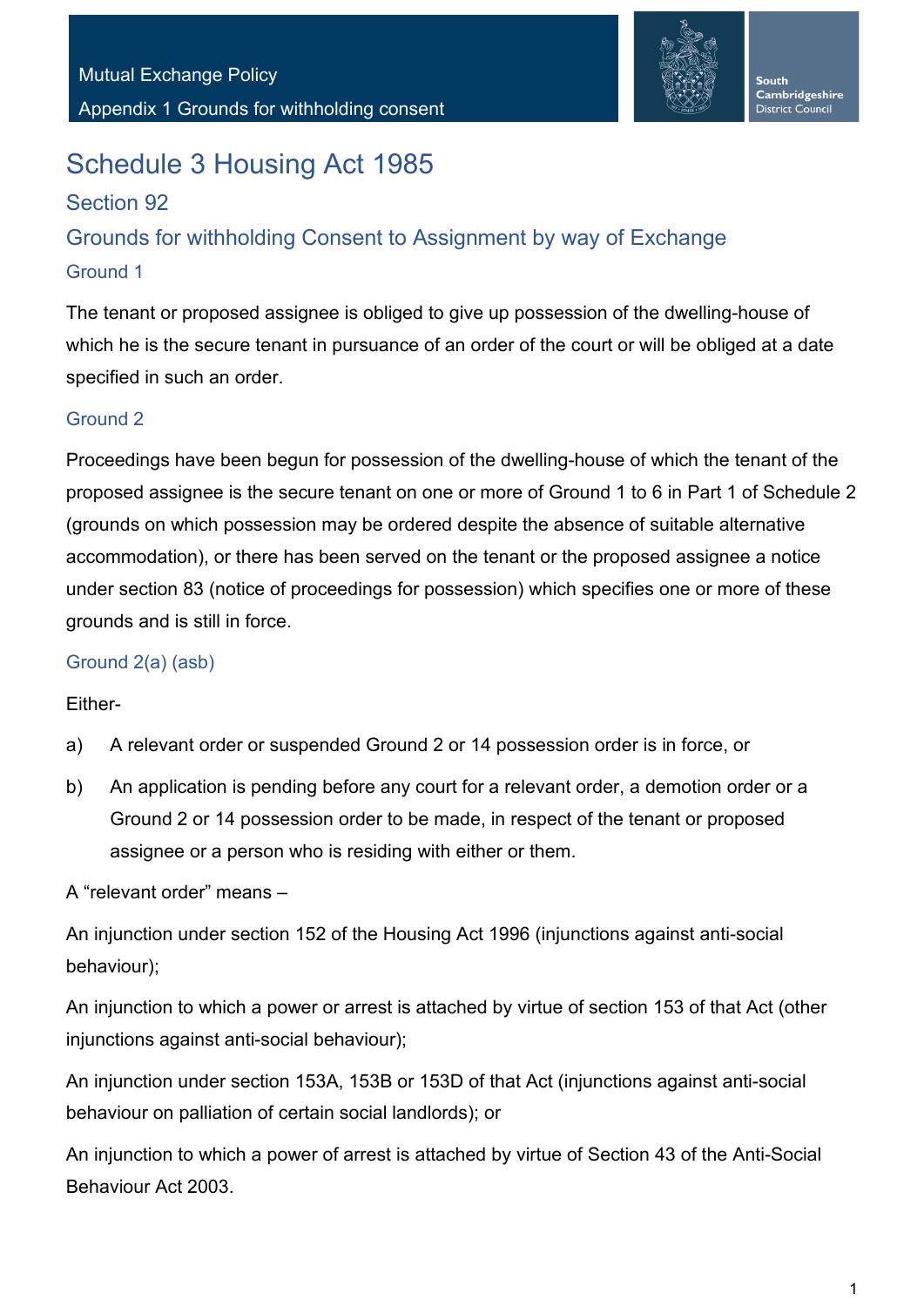

A "demotion order" means a demotion order under section 82A of this Act or section 6A of the Housing Act 1988.

A "Ground 2 or 14 possession order" means an order for possession under Ground 2 in Schedule 2 to this Act or Ground 14 in Schedule 2 to the Housing Act 1988.

Where the tenancy of the tenant or the proposed assignee is a joint tenancy, any reference to that person includes (where the context Permits) a reference to any of the joint tenants."

(2) The amendment made by this section applies in relation to applications for consent under Section 92 of that Act (assignments by way of exchange) which are made on or after the day on which this section comes into force.

#### Ground 3

The accommodation afforded by the dwelling-house is substantially more extensive than is reasonably required by the proposed assignee.

#### Ground 4

The extent of the accommodation afforded by the dwelling-house is not reasonably suitable to the needs of the proposed assignee and his family.

## Ground 5

The dwelling-house –

- a) Forms part of or is within the curtilage of a building which, or so much of it as is held by the landlord, is held mainly for the purpose other than housing purposes and consist mainly of accommodation other than housing accommodation, or is suited in a cemetery, and
- b) Was let to the tenant or a predecessor in title of his in consequence of the tenant or predecessor being in the employment of –
	- i) The landlord
	- ii) A local authority
	- iii) A new town corporation
	- iv) [A housing action trust]
	- v) The Development Board for Rural Wales
	- vi) An urban development corporation, or
	- vii) The governors of an aided school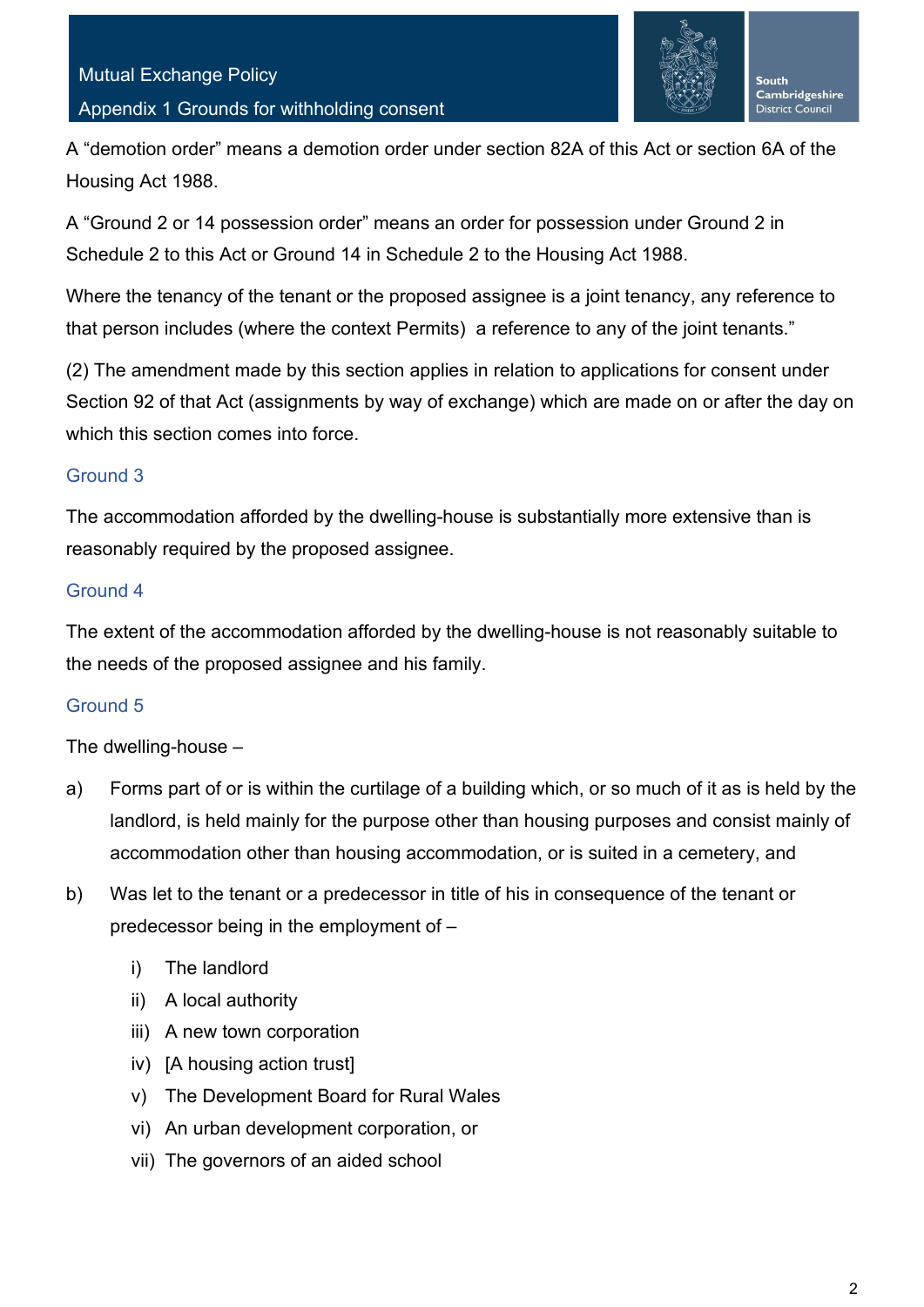

#### Ground 6

The landlord is a charity and the proposed assignee's occupation of the dwelling-house would conflict with the objects of the charity.

## Ground 7

The dwelling-house has features which are substantially different from those of ordinary dwelling-house and which are designed to make it suitable for occupation by a physically disabled person who requires accommodation of the kind provided by the dwelling-house and if the assignment were made there would be no longer be such a person residing in the dwellinghouse.

## Ground 8

The landlord is a Housing Association or Housing Trust which lets dwelling-houses only for occupation (alone or with others) by persons whose circumstances (other than merely financial circumstances) make it especially difficult for them to satisfy their need for housing and if the assignment were made there would no longer be such a person residing in the in the dwelling house.

## Ground 9

The dwelling-house is one of a group of dwelling-houses which it is the practice of the landlord to let for occupation by persons with special needs and a social service or special facility is provided in close proximity to the group of dwelling-houses in order to assist persons with those special needs residing in the dwelling-house.

## Ground 10

The dwelling-house is the subject of a management agreement under which the manager is a housing association of which at least half of the members are tenants subject to the agreement, and at least half the tenants of the dwellings are members of the association and the proposed assignee is not, and is not willing to become, a member of the association.

## Amendment

Ground 10 was added by the Housing and Planning Act 1986, Sched.5, Para.7. The words in square brackets in Ground 5 were added by the Housing Act 1988, s.83(6).

This section has no associated Explanatory Notes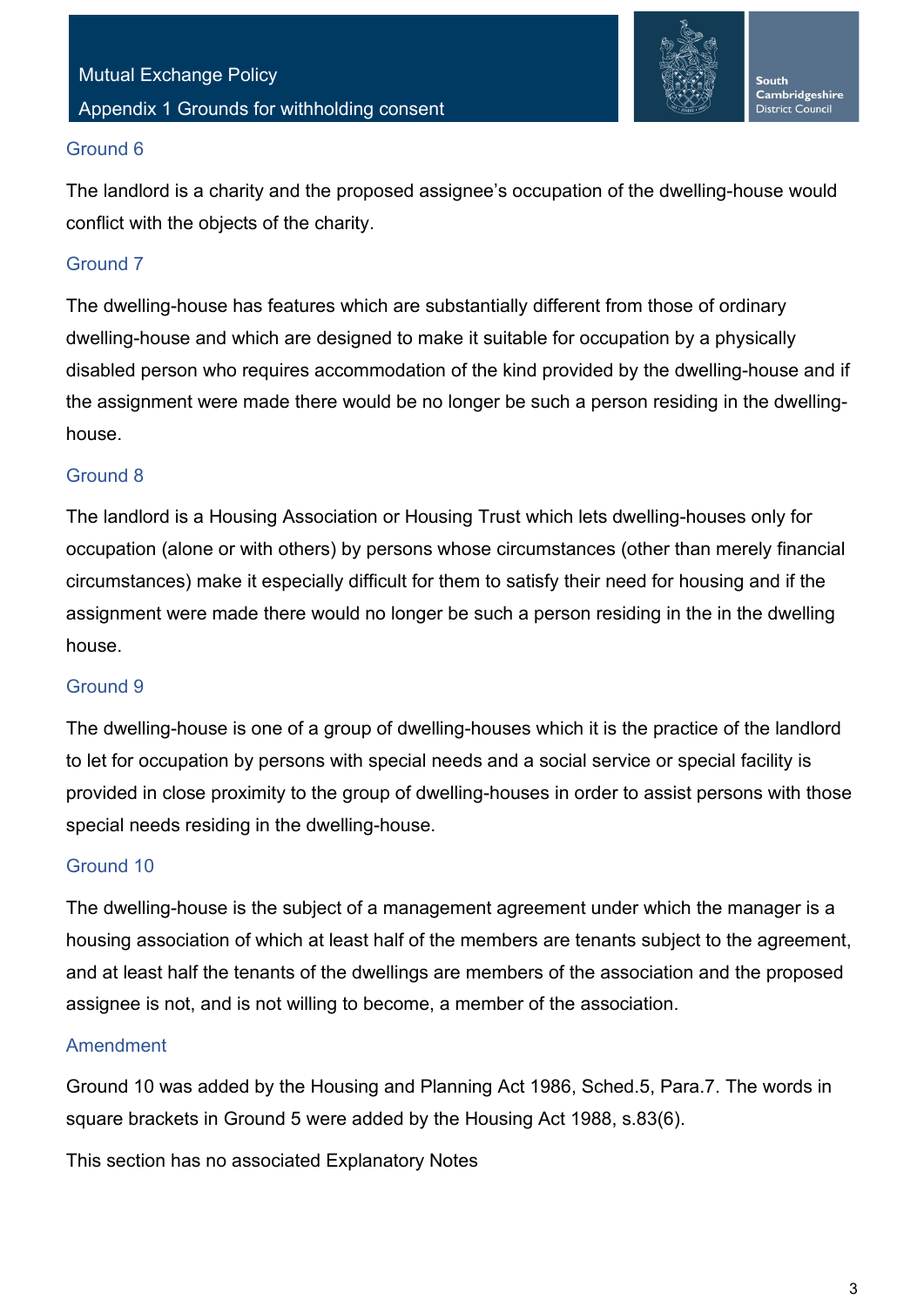#### Appendix 1 Grounds for withholding consent



## Section 158, Schedule 14 of the Localism Act 2011

Grounds on which Landlord may Refuse to Surrender and Grant Tenancies under Section 158

#### Ground 1

1 This ground is that any rent lawfully due from a tenant under one of the existing tenancies has not been paid.

#### Ground 2

2 This ground is that an obligation under one of the existing tenancies has been broken or not performed.

#### Ground 3

3 This ground is that any of the relevant tenants is subject to an order of the court for possession of the dwelling-house let on that tenant's existing tenancy.

#### Ground 4

- 4 (1) This ground is that either of the following conditions is met.
	- $(2)$  The first condition is that  $-$ 
		- (a) proceedings have begun for possession of a dwelling-house let on an existing tenancy which is a secure tenancy, and
		- (b) possession is sought on one or more of grounds 1 to 6 in Part 1 of Schedule 2 to the Housing Act 1985 (grounds on which possession may be ordered despite absence of suitable accommodation).
	- (3) The second condition is that
		- (a) a notice has been served on a relevant tenant under section 83 of that Act (notice of proceedings for possession), and
		- (b) the notice specifies one or more of those grounds and is still in force.

#### Ground 5

- 5 (1) This ground is that either of the following conditions is met.
	- (2) The first condition is that
		- (a) proceedings have begun for possession of a dwelling-house let on an existing tenancy which is an assured tenancy, and
		- (b) possession is sought on one or more of the grounds in Part 2 of Schedule 2 to the Housing Act 1988 (grounds on which the court may order possession)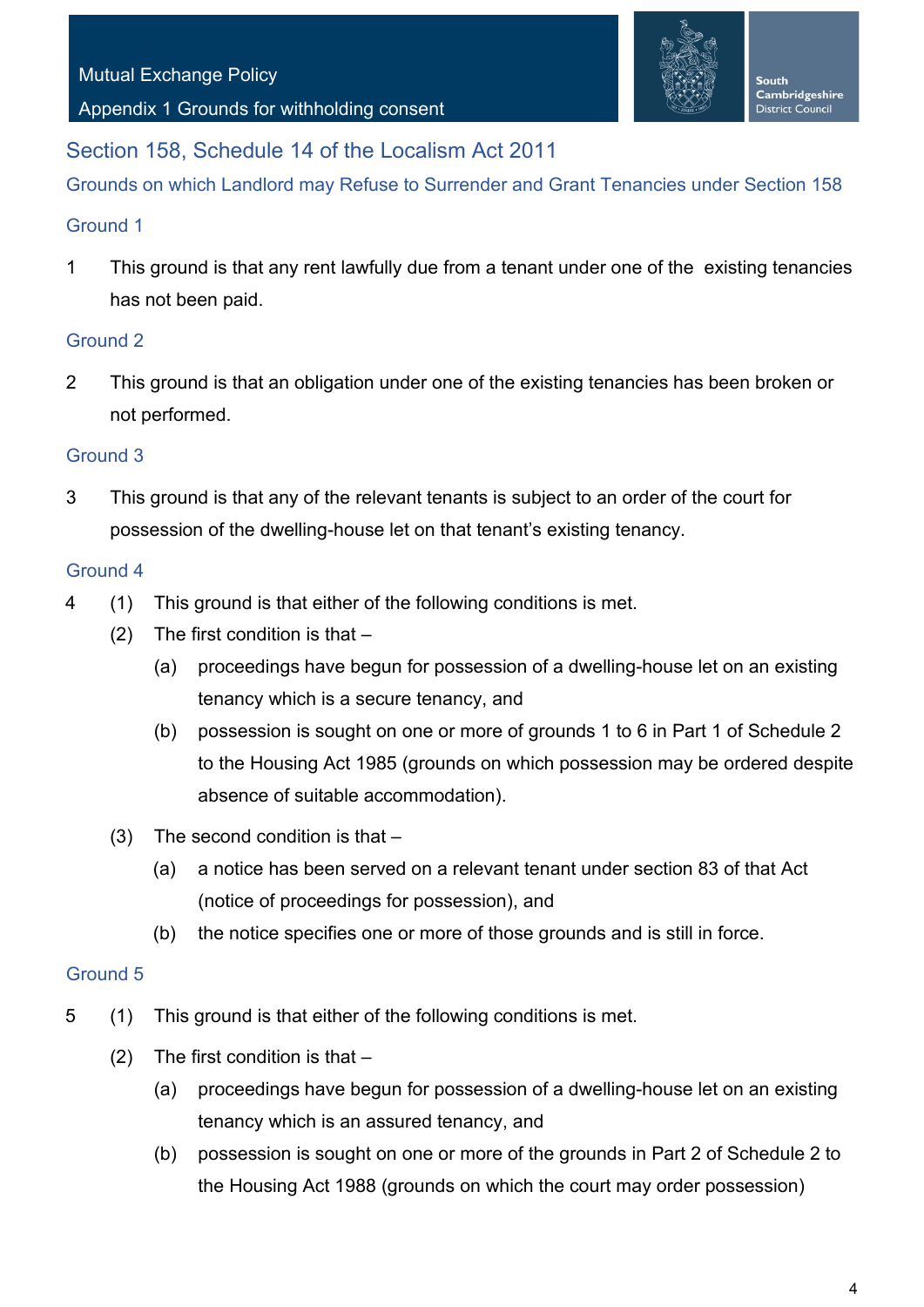

South Cambridgeshire District Council

- (3) The second condition is that
	- (a) notice has been served on a relevant tenant under section 8 of that Act (notice of proceedings for possession), and
	- (b) the notice specifies one or more of those grounds and is still in force.

#### Ground 6

- 6 (1) This ground is that either of the following conditions is met.
	- (2) The first condition is that a relevant order or suspended Ground 2 or 14 possession order is in force in respect of a relevant tenant or a person residing with a relevant tenant.
	- (3) The second condition is that an application is pending before any court for a relevant order, a demotion order or a Ground 2 or 14 possession order to be made in respect of a relevant tenant or a person residing with a relevant tenant.
	- (4) In this paragraph
		- a "relevant order" means
			- (a) an injunction under section 152 of the Housing Act 1996 (injunctions against anti-social behaviour),
			- (b) an injunction to which a power of arrest is attached by virtue of section 153 of that Act (other injunctions against anti-social behaviour),
			- (c) an injunction under section 153A, 153B or 153D of that Act (injunctions against anti-social behaviour on application of certain social landlords),
			- (d) an anti-social behaviour order under section 1 of the Crime and Disorder Act 1998, or
			- (e) an injunction to which a power of arrest is attached by virtue of section 91 of the Anti-social Behaviour Act 2003;

a "demotion order" means a demotion order under section 82A of the Housing Act 1985 or section 6A of the Housing Act 1988;

a "Ground 2 or 14 possession order" means an order for possession under Ground 2 in Schedule 2 to the Housing Act 1985 or Ground 14 in Schedule 2 to the Housing Act 1988.

## Ground 7

7 This ground is that the accommodation afforded by the dwelling-house proposed to be let on the new tenancy is substantially more extensive than is reasonably required by the existing tenant or tenants to whom the tenancy is proposed to be granted.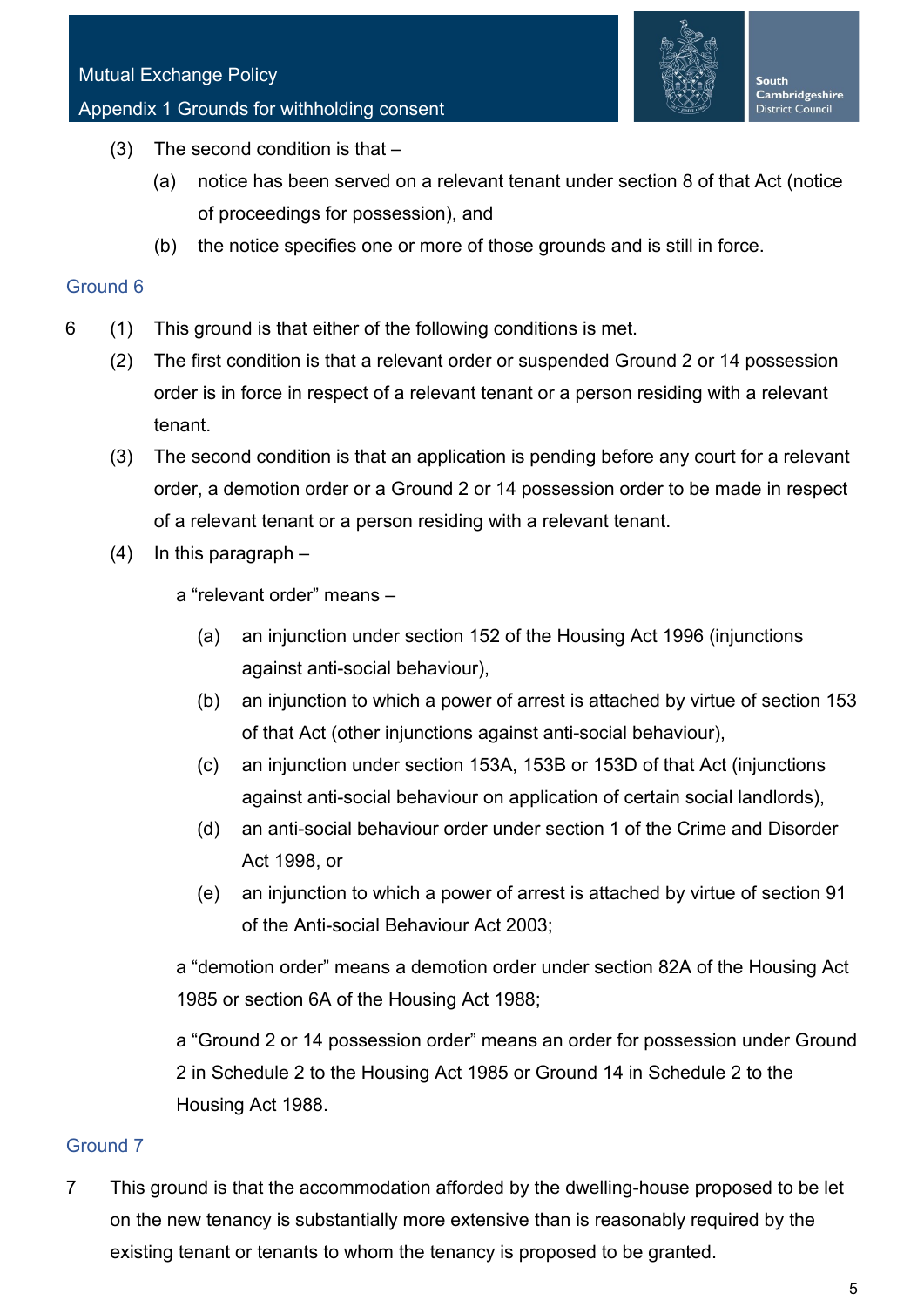

#### Ground 8

- 8 This ground is that the extent of the accommodation afforded by the dwelling-house proposed to be let on the new tenancy is not reasonably suitable to the needs of –
	- (a) the existing tenant or tenants to whom the tenancy is proposed to be granted, and
	- (b) the family of that tenant or those tenants.

#### Ground 9

- 9 (1) This ground is that the dwelling house proposed to be let on the new tenancy meets both of the following conditions.
	- (2) The first condition is that the dwelling-house
		- (a) forms part of or is within the curtilage of a building that, or so much of it as is held by the landlord –
			- (i) is held mainly for purposes other than housing purposes, and
			- (ii) consists mainly of accommodation other than housing accommodation, or
		- (b) is situated in a cemetery.
	- (3) The second condition is that the dwelling-house was let to any tenant under the existing tenancy of that dwelling-house, or a predecessor in title of the tenant, in consequence of the tenant or the predecessor being in the employment of –
		- (a) the landlord under the tenancy,
		- (b) a local authority,
		- (c) a development corporation,
		- (d) a housing action trust,
		- (e) an urban development corporation, or
		- (f) the governors of an aided school.

## Ground 10

10 This ground is that the landlord is a charity and the occupation of the dwelling-house proposed to be let on the new tenancy by the relevant tenant or tenants to whom the new tenancy is proposed to be granted would conflict with the objects of the charity.

## Ground 11

- 11 (1) This ground is that both of the following conditions are met.
	- (2) The first condition is that the dwelling-house proposed to be let on the new tenancy has features that –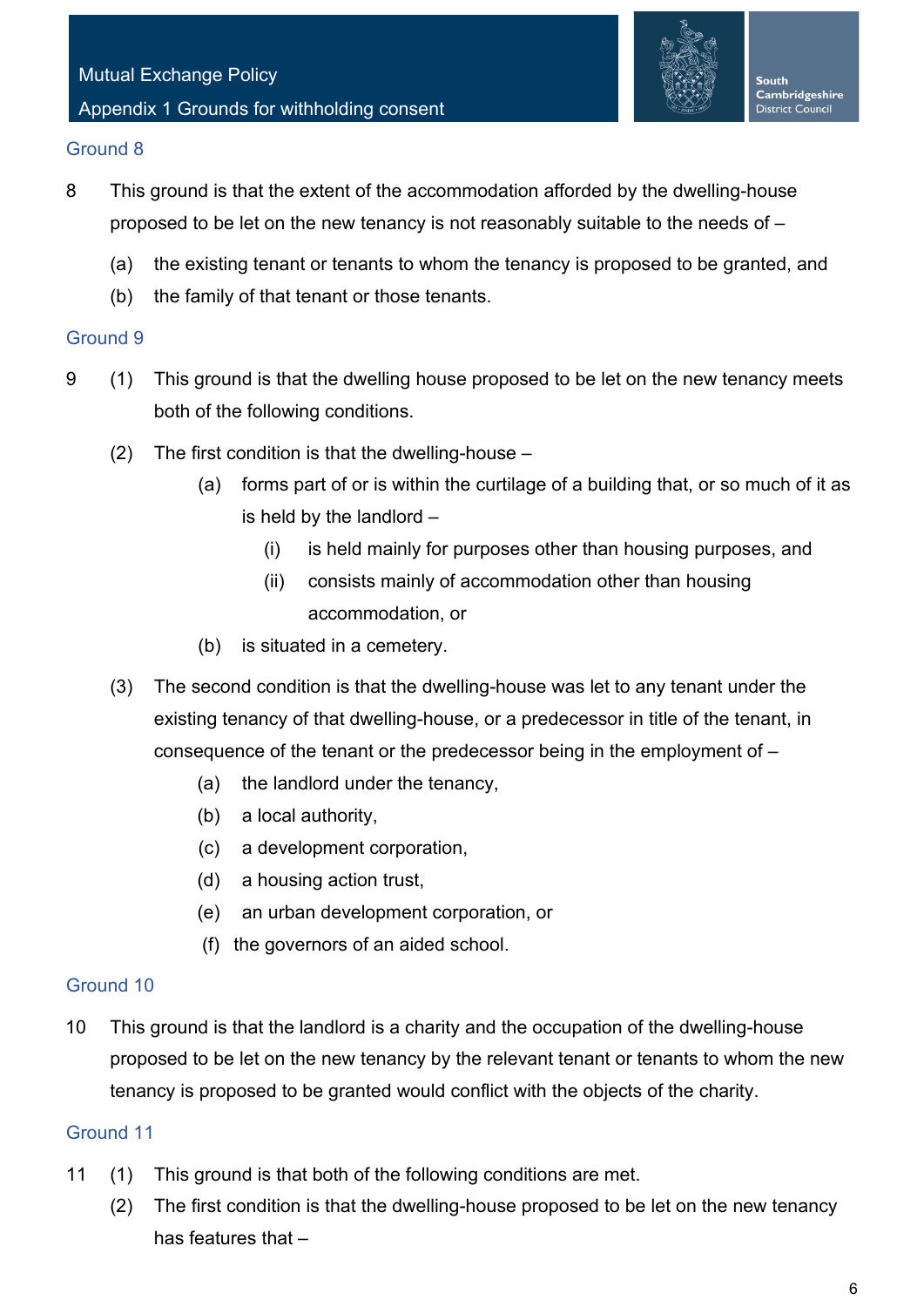

- (a) are substantially different from those of ordinary dwelling-houses, and
- (b) are designed to make it suitable for occupation by a physically disabled person who requires accommodation of the kind provided by the dwellinghouse.
- (3) The second condition is that if the new tenancy were granted there would no longer be such a person residing in the dwelling-house.

## Ground 12

- 12 (1) This ground is that both of the following conditions are met.
	- (2) The first condition is that the landlord is a housing association or housing trust which lets dwelling-houses only for occupation (alone or with others) by persons whose circumstances (other than merely financial circumstances) make it especially difficult for them to meet their need for housing.
	- (3) The second condition is that, if the new tenancy were granted, there would no longer be such a person residing in the dwelling-house proposed to be let on the new tenancy.

## Ground 13

- 13 (1) This ground is that all of the following conditions are met.
	- (2) The first condition is that the dwelling-house proposed to be let on the new tenancy is one of a group of dwelling-houses which it is the practice of the landlord to let for occupation by persons with special needs.
	- (3) The second condition is that a social service or special facility is provided in close proximity to the group of dwelling-houses to assist persons with those special needs.
	- (4) The third condition is that if the new tenancy were granted there would no longer be a person with those special needs residing in the dwelling-house.

## Ground 14

- 14 (1) This ground is that all of the following conditions are met.
	- (2) The first condition is that  $-$ 
		- (a) the dwelling-house proposed to be let on the new tenancy is the subject of a management agreement under which the manager is a housing association, and
		- (b) at least half the members of the association are tenants of dwelling houses subject to the agreement.